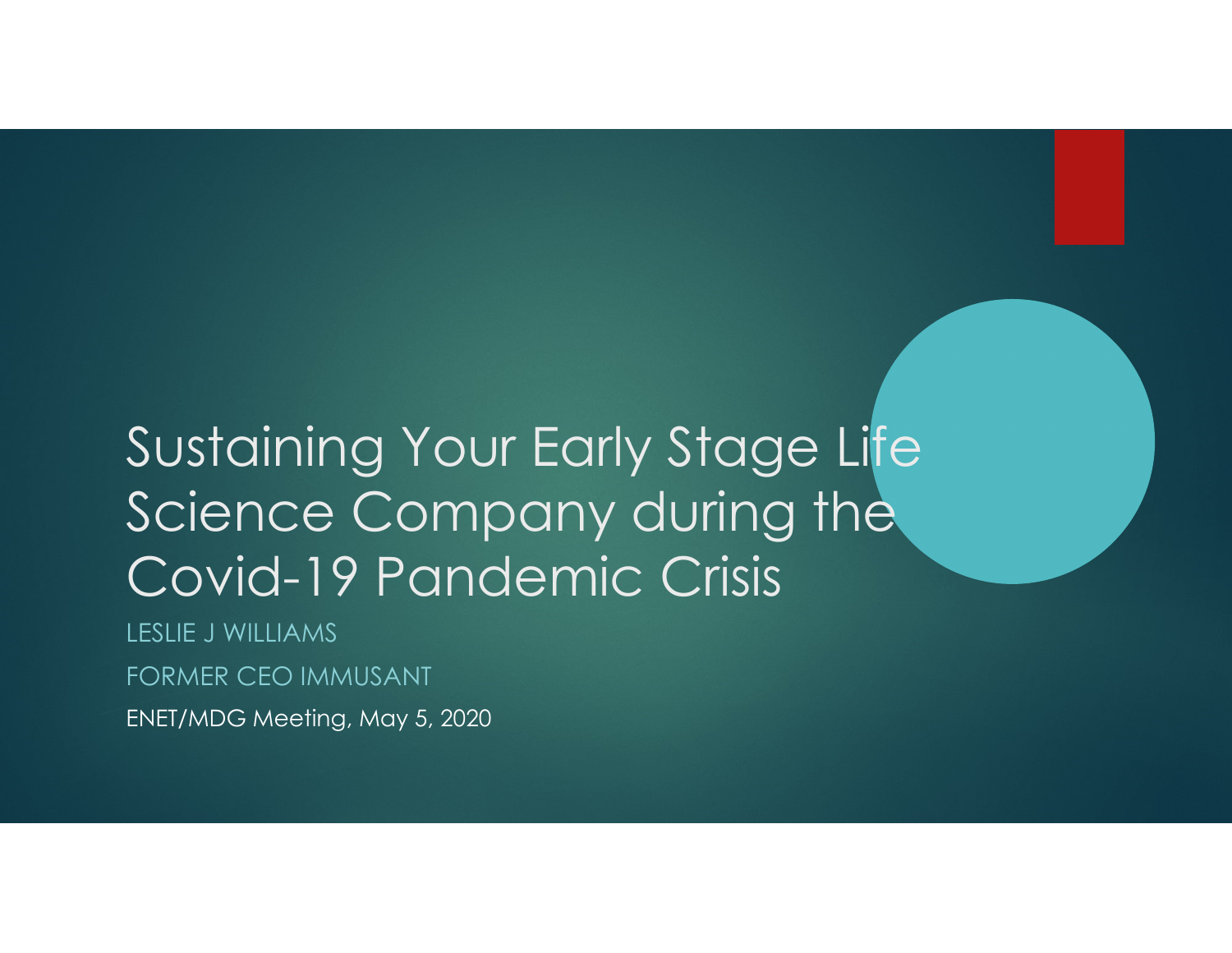### Brief Bio

- ▶ 25+ years industry experience
- Early Stage Start-Up
	- Former Founder, CEO, President ImmusanT 2010-2019
		- Reverse Merger, December, 2019
	- President & CEO: Ventaira Pharmaceuticals 2003-2009
	- Director of Marketing & Sales: INO Therapeutics 1996- 2003
	- ▶ Founder, Bdev: OptimizOR
- Venture Capital Battelle Ventures
- Large Pharma/Commercial Experience: Merck, GSK, Datex-Ohmeda, BOC
- $\blacktriangleright$  Board of Directors: Multiple: Public, Private, Non-Profit companies
- Clinical Experience: Duke, MCV, University of Iowa
- ▶ Education: MBA, Wash U; Chemistry/Physics, VCU; BS Honors Nursing/Biology U of Iowa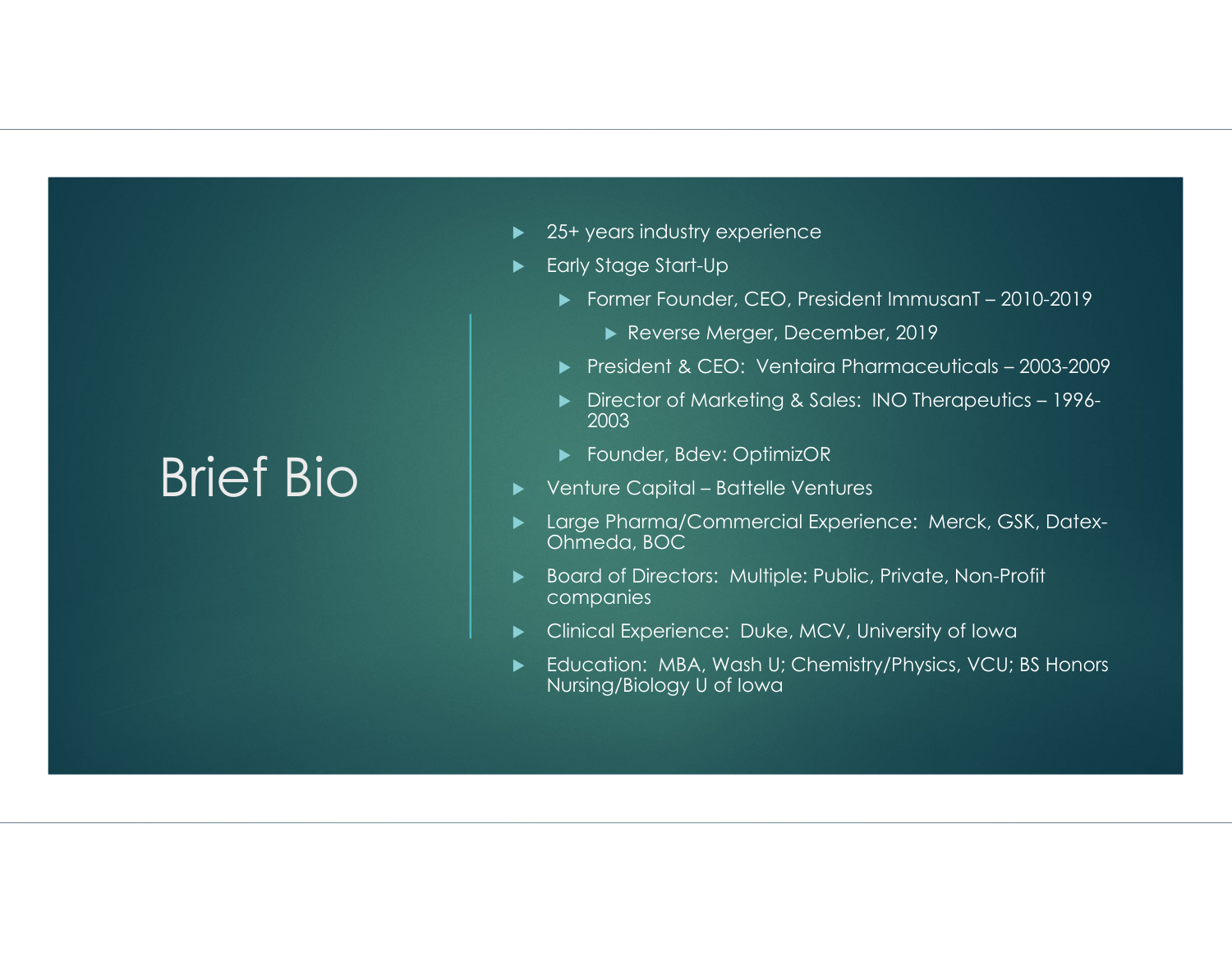# ImmusanT, Inc. subsidiary of BNC Pharma

- Focused on discovery and development of tolerizing antigen-specific immunotherapies for auto-immune diseases
- Lead program in Celiac Disease developed through Phase 2B
- Failed to meet primary endpoint in Phase 2B
- $\blacktriangleright$ Follow on program in Type 1 Diabetes
- $\blacktriangleright$ 18 team members
- ► Founded in 2010
- ▶ \$90M capital raised
- $\blacktriangleright$ Reverse merger December, 2019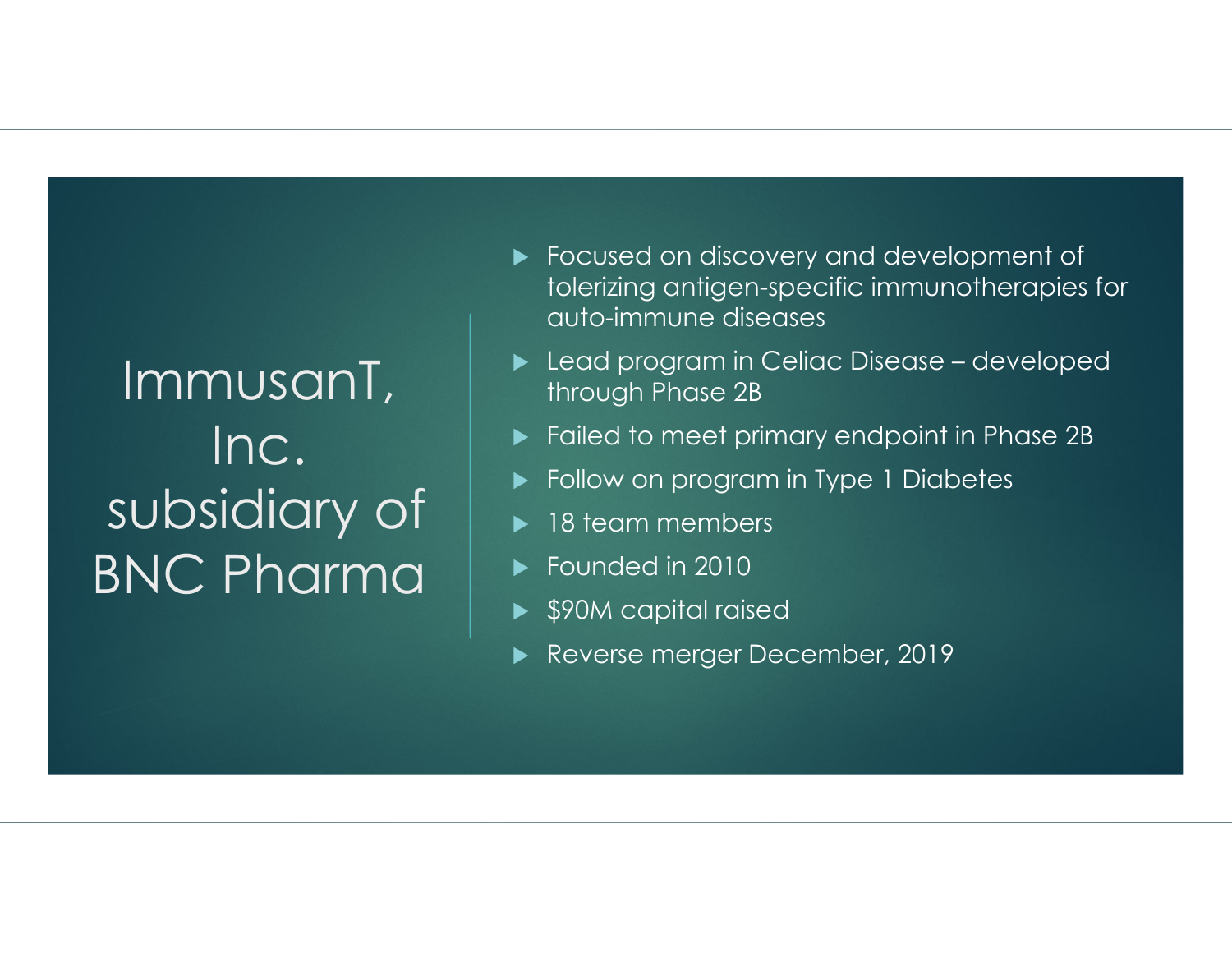### Focus on People: Employees, Board, Patients, Suppliers, Vendors

- $\blacktriangleright$ Safety first
- $\blacktriangleright$  Regular communication is critical
	- ▶ Employees
		- **Err on the side of overcommunication**
		- $\blacktriangleright$  Weekly calls with entire team/opportunity to highlight team members
		- ▶ One-on-one discussions
		- Team Zoom gathering Happy Hour
		- Actions speak follow your own advice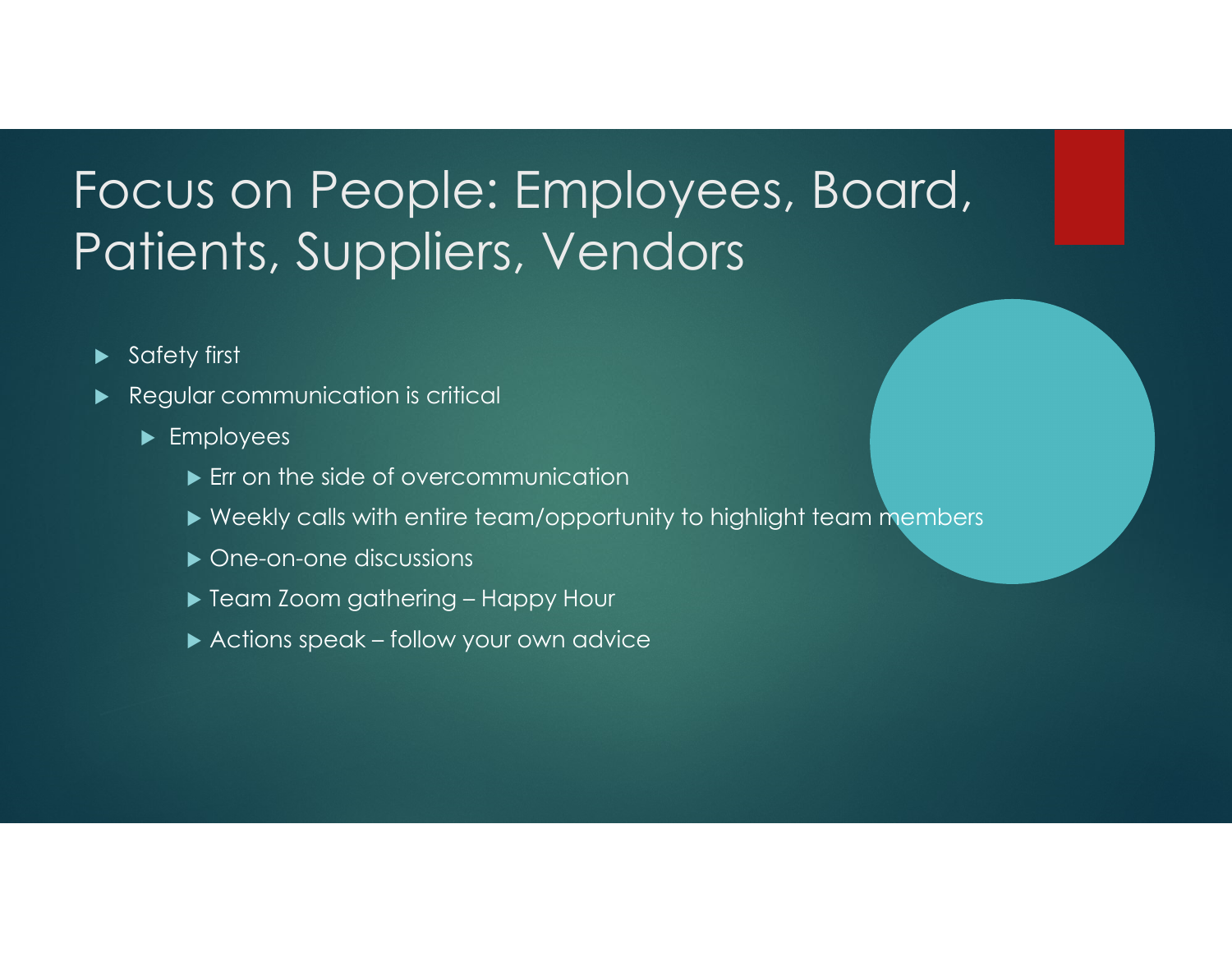# Communication

- ▶ Board of Directors
	- $\blacktriangleright$  Focused <u>regular</u> discussions (milestones/burn/runway)
- ▶ Vendors/Suppliers
	- Communicate anticipated need and sensitivity to supplies diverted to COVID research
	- ▶ Delays in delivery
- $\blacktriangleright$  Employee Families be creative with children
	- $\blacktriangleright$  Study hours
	- $\blacktriangleright$  Projects
	- $\blacktriangleright$  Reading hours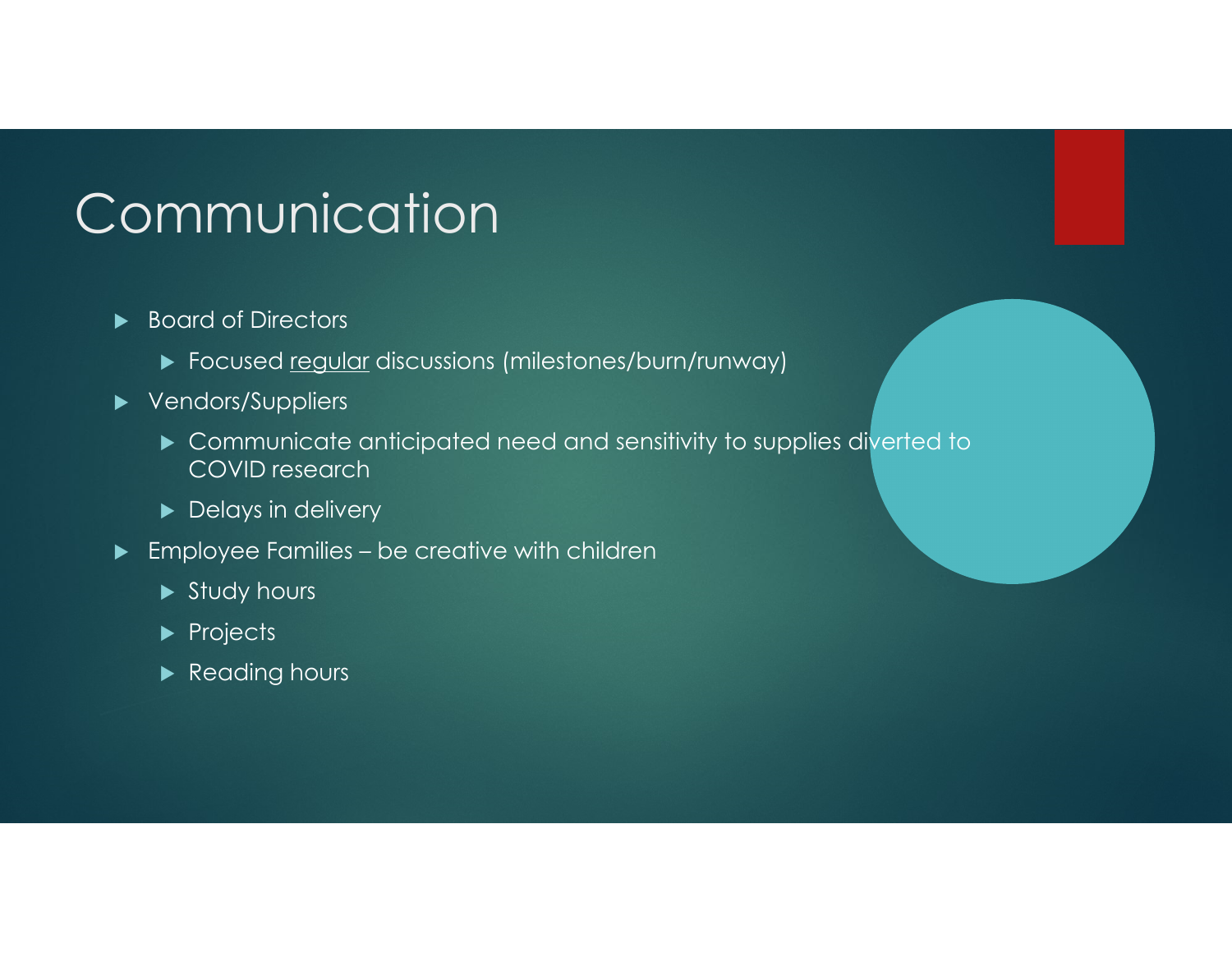# Work Environment

- $\blacktriangleright$ Flexibility is key
- $\blacktriangleright$  Adjust work environment
	- Masks/face covering for everyone
	- **Regular cleaning**
	- $\blacktriangleright$  Instill shifts and limit number of people in lab and office
	- Rearrange office 6 feet apart; create zones
	- Minimize public transportation reimburse parking passes; pay for UBER
	- Testing: temperature taken; diagnostic testing before come to work
	- Minimize group areas- break rooms etc.
	- Restrooms: develop protocol: mask/wipe down
	- ▶ Wash hands!
- $\blacktriangleright$ **Other** 
	- ▶ Support home office setup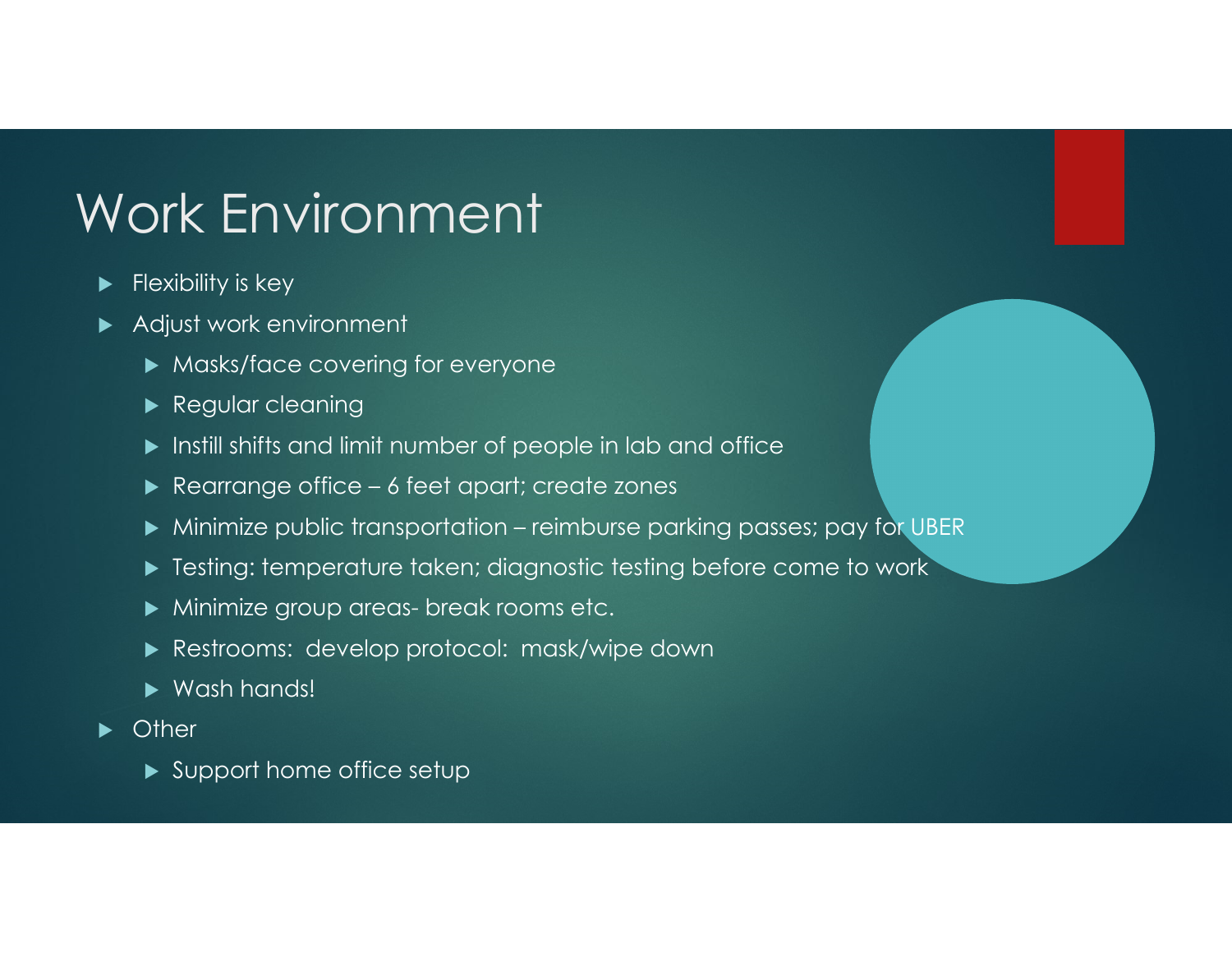# Financing

- $\blacktriangleright$ Double down on burn rate - scrutinize every dollar (as always)
- $\blacktriangleright$ Analyze what you can and cannot control – renegotiate contracts if possible
- $\blacktriangleright$  Focus on lead programs
	- Consider regions of the world to conduct trials
	- $\blacktriangleright$  Scenario plan incorporate delays and potential for a future outbreak
- ▶ Aggregate portfolio
	- Delay/put "on hold" other programs
- $\blacktriangleright$  Funds are available
	- $\blacktriangleright$  Investors will focus on their portfolio first and then selectively look at new opportunities
	- Several funds with capital to deploy to new investments
- $\blacktriangleright$ PPP Loan – close tracking of expenses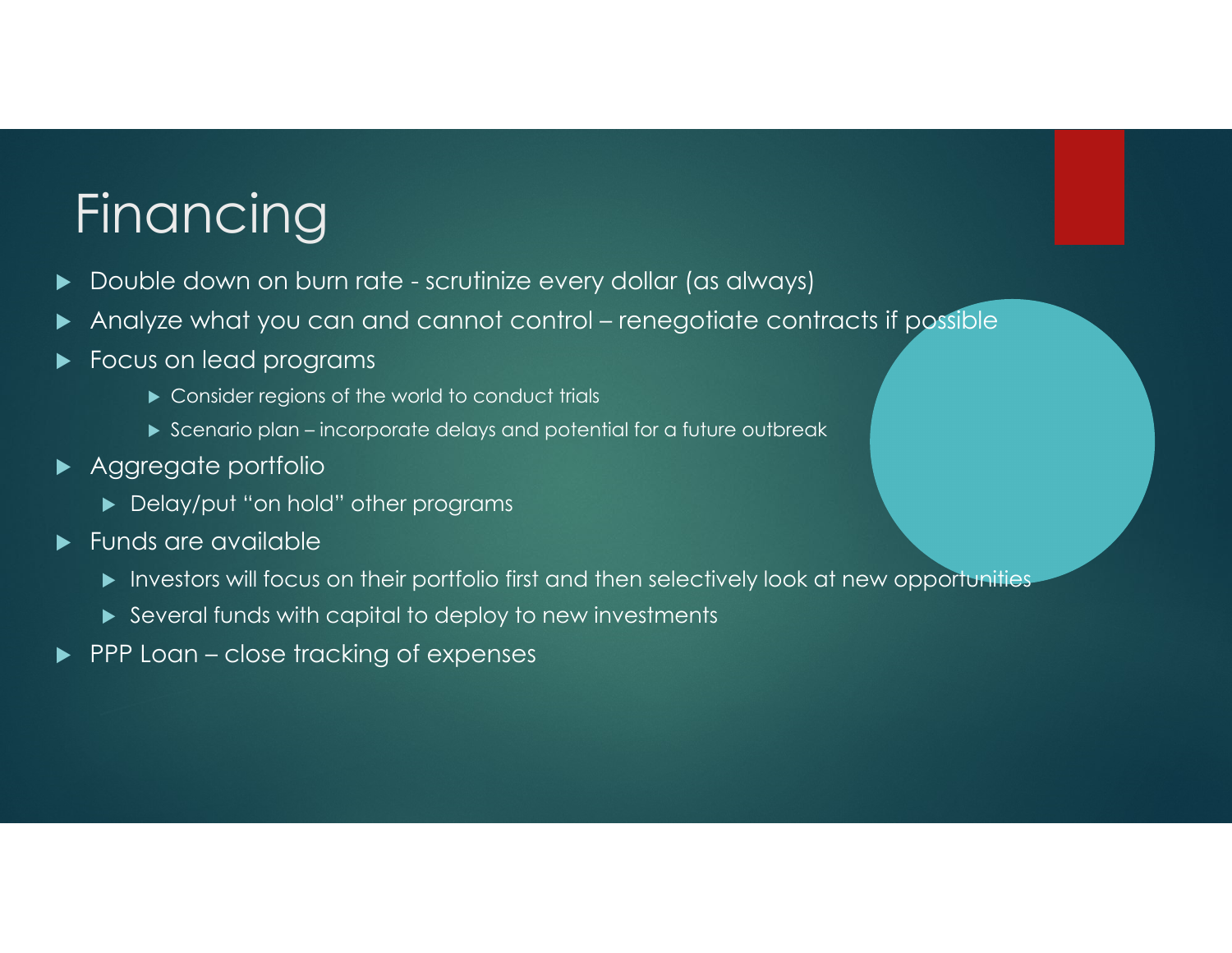# Focus & **Prioritize Operations**

- ▶ Mission Critical Programs
	- Clinical trials underway
	- ▶ COVID-19 work – if appropriate
	- $\blacktriangleright$ Discovery/Lab
- ▶ **Considerations** 
	- Shift work to minimize number of people in lab
	- $\blacktriangleright$ Modify work space in lab
	- $\blacktriangleright$  Testing
- ▶ Zoom meetings will be here for awhile - efficiency
- ▶ Productivity improvements – use technology to your benefit
	- $\blacktriangleright$ Monitor what works/what does not
	- $\blacktriangleright$ **Flexibility**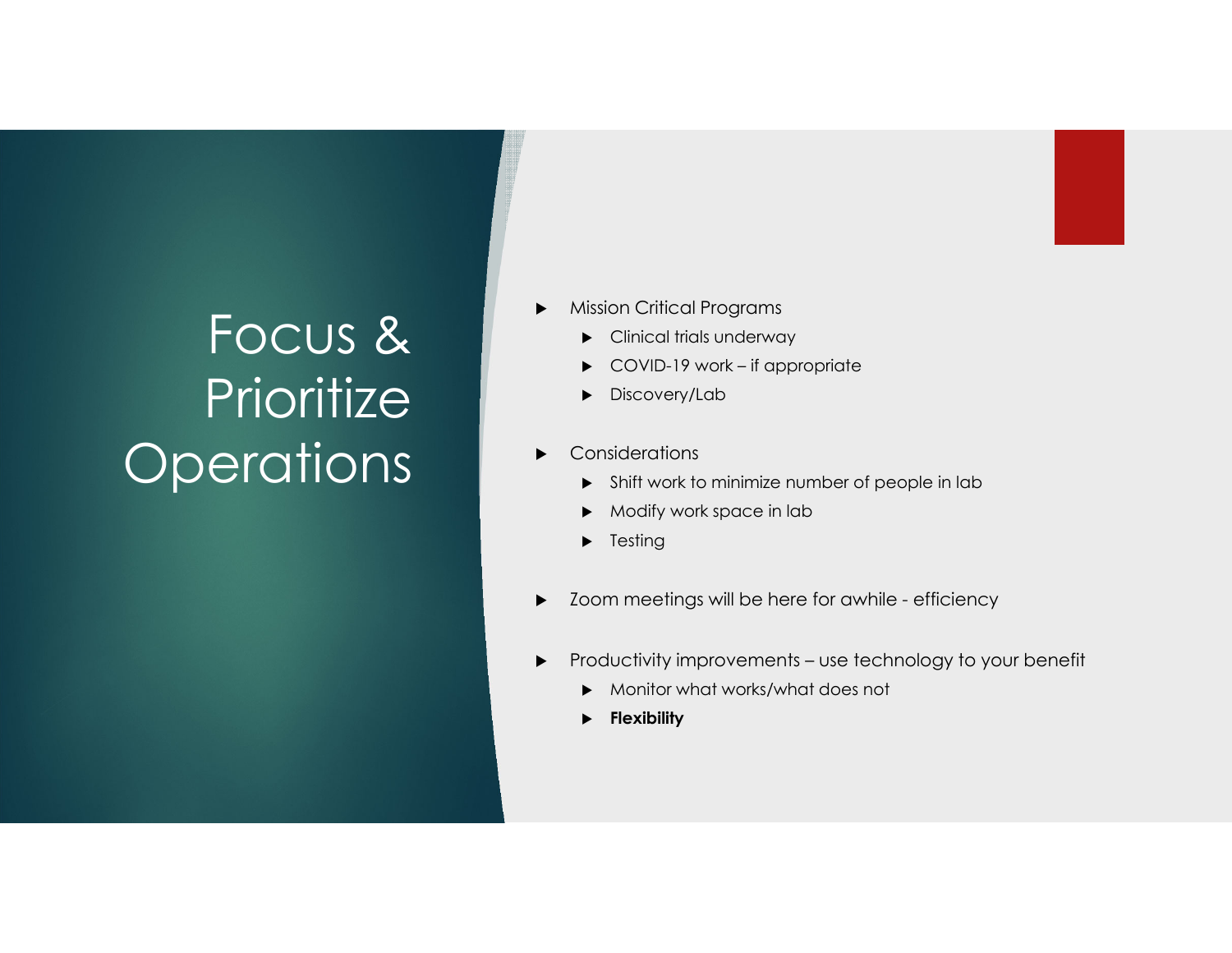# Programs: Clinical Trials

#### **Challenges**

- $\blacktriangleright$  Patients enrollment delays
	- $\blacktriangleright$  Inability to attend site visits for treatments, follow-up visits
	- **Decline to attend study visit**
- Delay investigational product shipments
- $\blacktriangleright$ Sites suspending research activities
- **Study deviations**

#### Company

- $\blacktriangleright$ **Focus on patient safety first and trial** data integrity
	- $\blacktriangleright$  Telemedicine
	- **Nurses go to patients**
	- **Private car service for those that must** come to site
- $\blacktriangleright$  Protocol deviations
	- ▶ Work closely with CRO's
	- $\blacktriangleright$  Eliminate non-essential patient visits
- $\blacktriangleright$  Communicate with CRO/Vendors, PI's, **Patients**
- $\blacktriangleright$ Reconsider geographic areas

Learnings from Halloran Consulting Group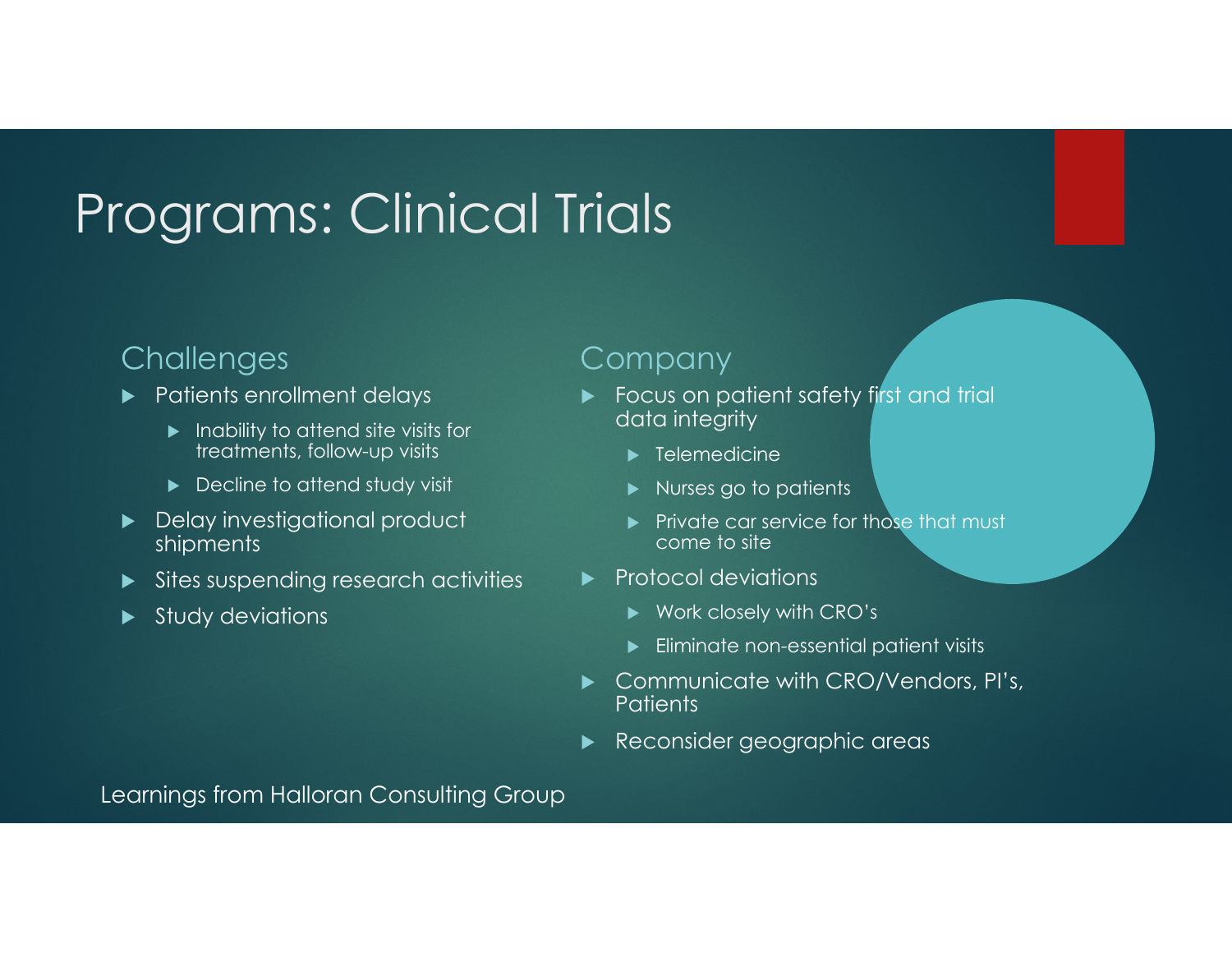### Programs: Regulatory

- CDER/CBER continue to meet 30-day IND review cycle
- $\blacktriangleright$  No face-to-face meetings and teleconferences are downgraded to WRO (written response only)
- FDA and EMA are communicative
- HOWEVER, focus is on COVID-19 programs and reviewers reallocated
- **CRO's are focused on safety for their staff thus limitations in critical** functions
- Access to nonhuman primates (NHPs) is limited and costly

Learnings from Halloran Consulting Group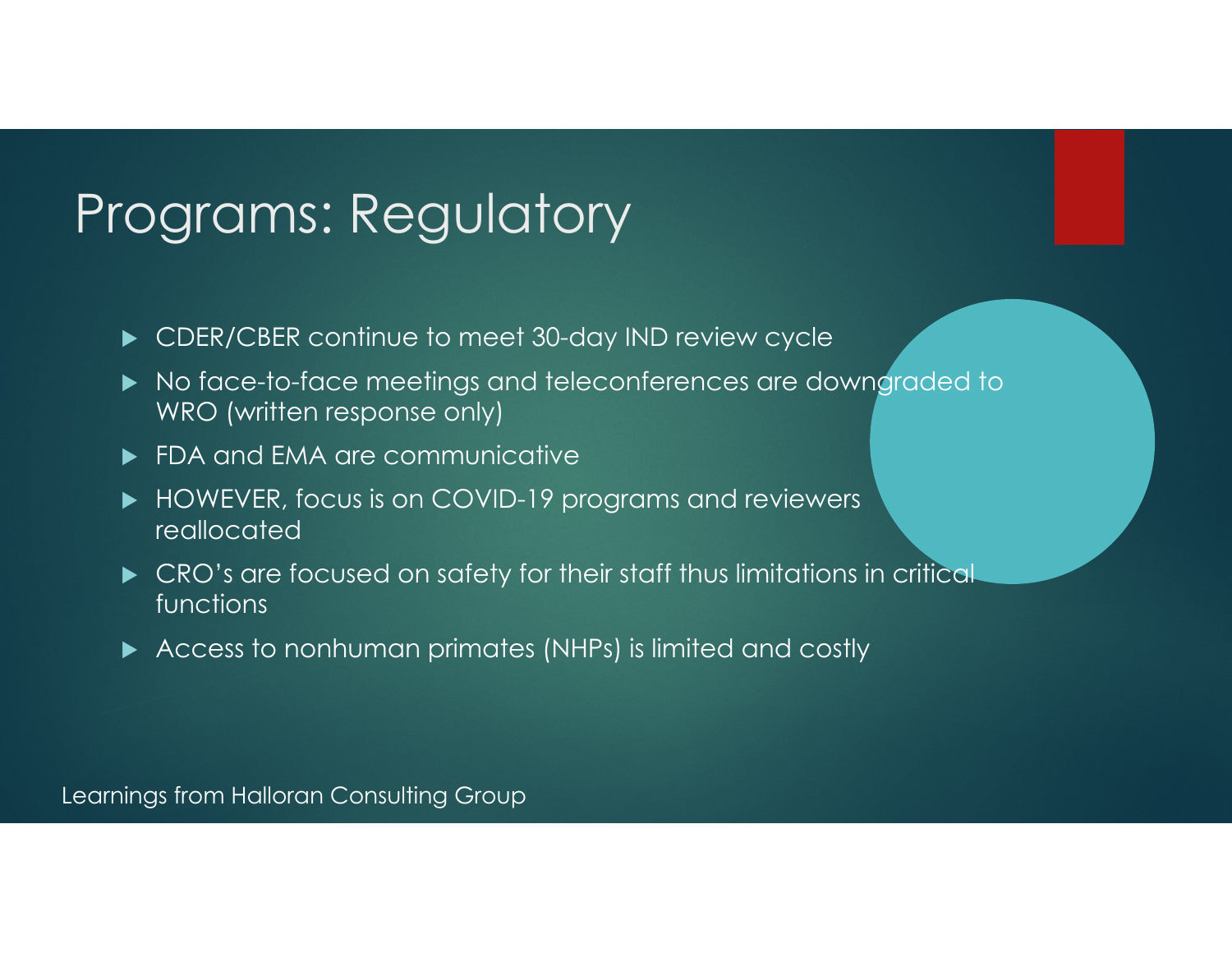# **ALL GREAT CHANGES ARE** PRECEDED BY CHAOS.

//DEEPAK CHOPRA

We will be better on the other side of this